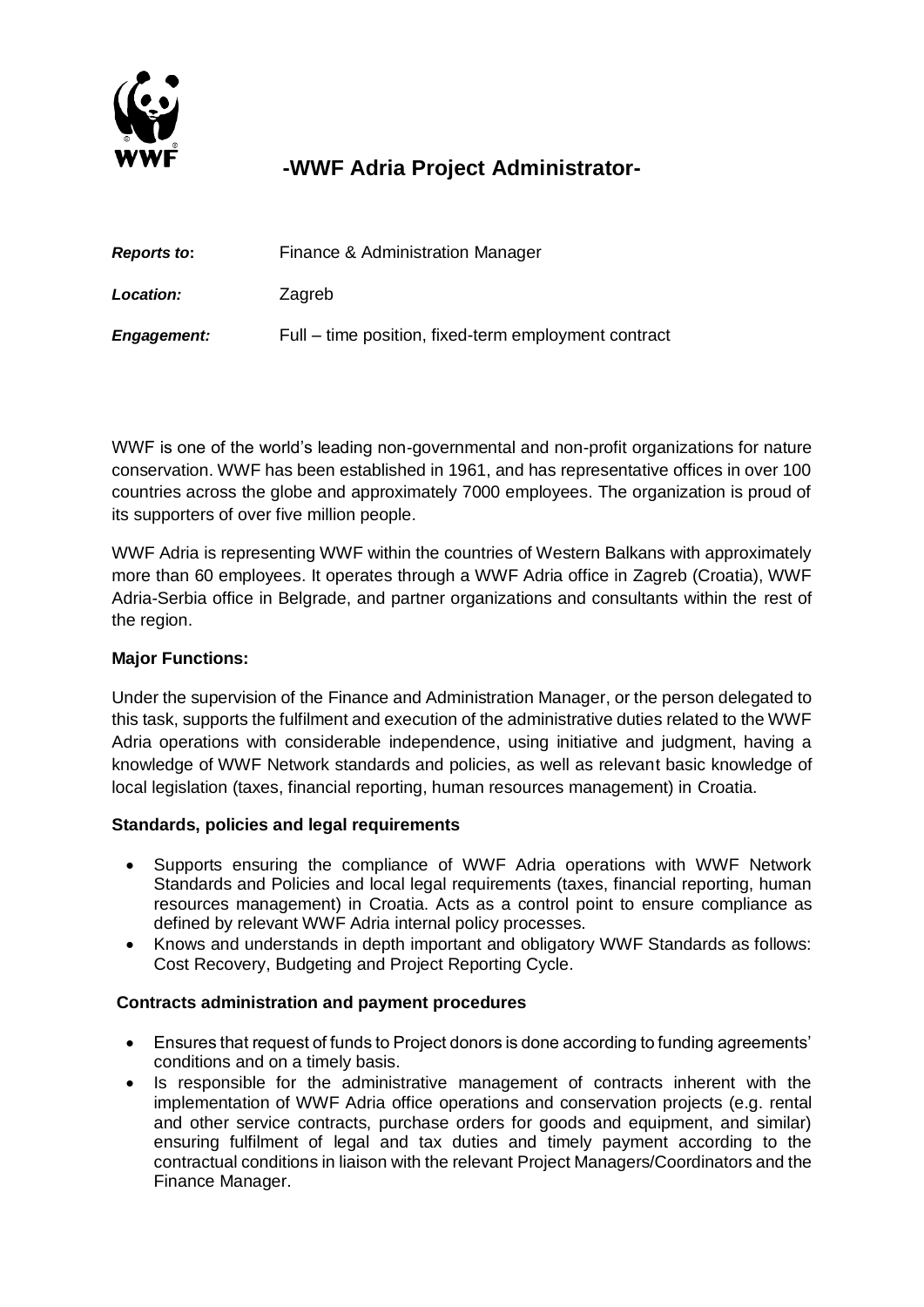- Monitors the respect of Projects partners' contractual terms and duties with particular focus on Project reporting, providing guidance and ensuring timely receipt. Reviews Project partners, grantees or executants' financial reports, ensuring that expenditure in the field is according to approved contractual budgets. Pays visits for administrative checks in the countries where the Projects field work is implemented when needed.
- Checks the requests for payments based on approved Project budgets and financial reports when applicable. Ensures that these are corrected, if needed.

## **Project Budgeting, Administration and Financial Reporting**

- Assists on the project proposal development with particular regards to the development of budgets, cash flows and cost analysis. This includes understanding and implementing donor requirements in relation to eligibility of costs, and co-funding options.
- Assists on preparing WWF Adria annual budgets and cost analysis for the WWF Adria organizational structure in Zagreb and for the WWF operations and projects in the Adria region.
- Keeps track, monitors and maintains WWF Adria administrative documents (contracts, invoices, staff travel claims, staff timesheets)
- Monitors projects expenditure versus budgets and prepares financial reports as required by contracts other WWF Offices or donor institutions; ensures that financial reports are addressed on timely basis and in compliance with donor's requirements
- Maintains and distributes Project documentation including Project reports.
- Responds to administrative queries from WWF Adria Chief Executive Officer and WWF Adria F&A Manager, Donors, Program Officers, WWF International and other WWF offices as appropriate.
- Maintaining and preparing HR administration and paperwork.

## **Knowledge & Experience:**

- A University degree in Economy, Finance, Controlling, Accounting or another relevant field;
- Minimum of 3 years relevant work experience in a similar capacity;
- Experience in individually administering and reporting on EU funded or Life project;

### **Skills & Competencies:**

- Advanced user of the MS Office applications with particular regards to budget and spreadsheet preparation using Excel and word-processing tools;
- Good verbal and written communication skills in mother tongue and in English;
- Skilled in financial planning, budgeting, contracting and bank transactions;
- Result oriented person with a strong attention to detail and accuracy;
- A confident and positive attitude with excellent cultural awareness and sensitivity;
- Ability to manage multiple tasks, work under pressure and meet deadlines while maintaining work relationships in the face of conflicting demands;
- Aligning with the core values of the WWF: courage, collaboration, respect and integrity.
- Demonstrates WWF behaviours in ways of working: strive for impact, listen deeply, collaborate openly and innovate fearlessly.

### **Information and procedure**

*Are you interested in this position and do you recognize yourself in the above profile? Then we invite you to express your interest until February 4 th 2022 by sending an e-mail with motivation letter and CV in English with list of two references to jmarkovic@wwfadria.org and titled "Finance Project*